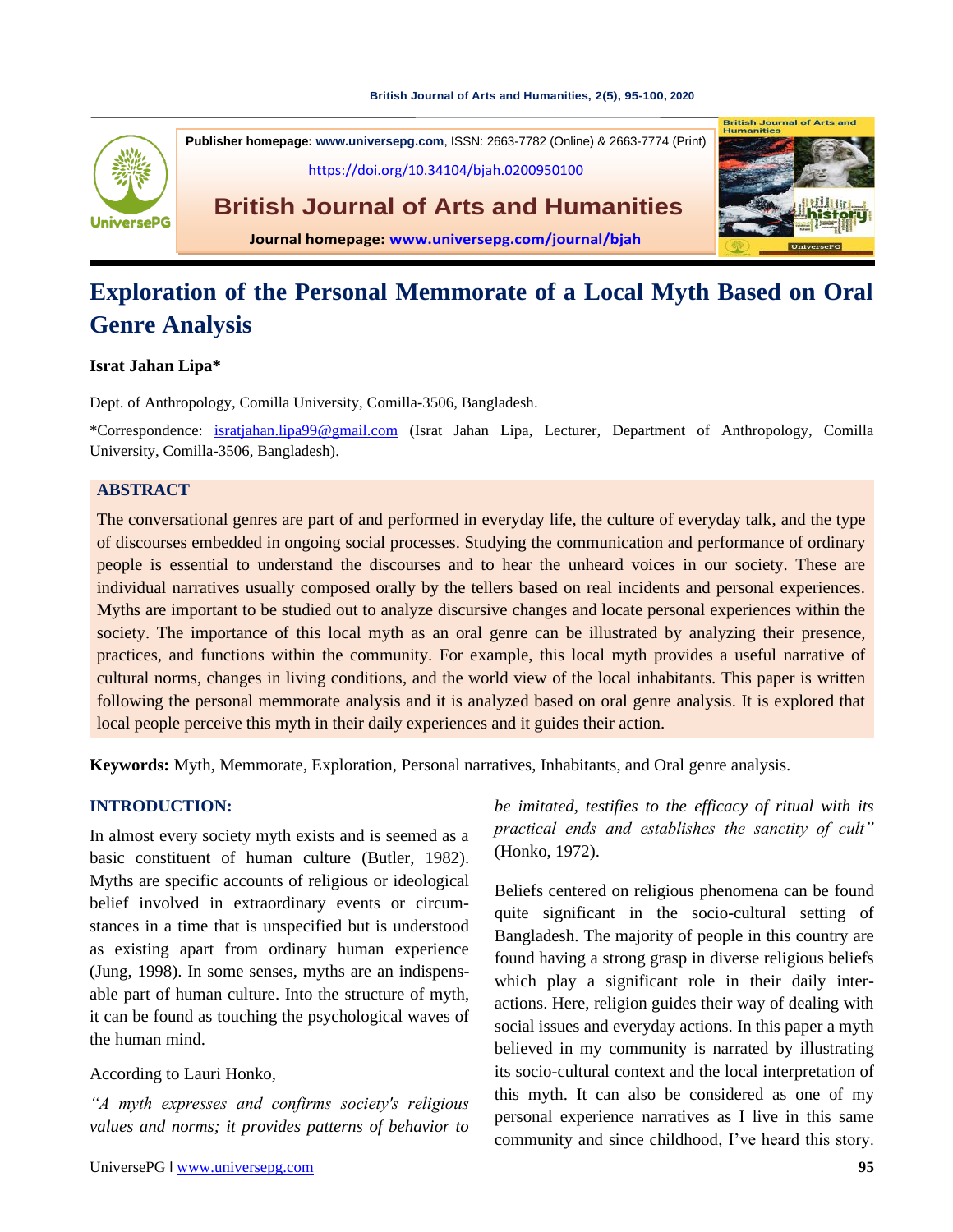Herewith, I documented community people's narratives regarding the myth. The local narratives of this myth illustrated in the paper were collected by me from my family members and neighbors who live in the same community. These narratives have some religious meanings in the mind of local people which are perceived by them and it can be classified as a myth that exhibits some mythical characteristics like belief in supernatural things, belief related to God, sacred and profane dichotomy following individual phenomenological explanations.

This research was conducted in Cumilla City. Within this study area, the sample population was identified, and was studied during the research work. Semistructured interviews were conducted to collect the primary data. Collected data were interpreted using the most narrative words, and following the thematic analysis technique, primary data were analyzed. It was mostly based on personal experience narrative regarding a myth and the stories were analyzed based on oral genre analysis by Lauri Honko, (1972).

# **Local Myth and Its Analysis**

Nearby my house, approximately within 2 km from my house there's a road which is believed 'supernatural' or 'sacred/ pious'. In my locality, this road is perceived as something different from other roads as it holds a specific religious meaning for the local people. It is believed that there was a very old graveyard here and many years ago by demolishing the graveyard a road was built in this area. This road was built for the community people so that they can enjoy a smooth connecting road to the main road for their better communication. But it is told in the community that from that time local people nearside this road experience different super natural issues while passing by this road. This feeling made this road religiously significant and community people perform some religious activities like using sacred charm and saying prayer while passing this road. I myself also heard this since my childhood and found that local people perceive this spot as 'supernatural' where some incidents happen frequently like seeing someone standing in the middle of the road and suddenly he vanishes out, facing road accidents while passing by this road or feeling scary or shivering when passing

UniversePG l [www.universepg.com](http://www.universepg.com/) **96 96** 

this road. In fact, when I also pass this road, I feel scared thinking of others stories that they experienced and shared with us within the community. Though many of the community people witnessed such supernatural incidents, I've never faced any sort of these. It is told that the early ancestors of this community were buried down in that graveyard which was demolished and now it's a road! There is a common belief amongst the community people that the souls of ancestors after death usually free themselves from the earthly relations and gain some supernatural power. When their graveyard was demolished and the graveyard was transformed into the road than the spirits of these ancestors got offended and that's why if someone passes this road wearing impure clothes, being impure, screaming or quarreling with others, hitting someone in this spot, driving with a high speed, or passing by drinking alcohol then they may face accidents in this road or something bad occurrence happen to them.

Most of the community people, pedestrians, and vehicle drivers consider this road as a religiously signified or supernatural spot because in the sociocultural context of Bangladesh graveyard is considered religiously as the sacred place. According to them, as this road has religious and cultural value, this road should be treated as a sacred place. The existence of an early graveyard is regarded as a responsible factor for which local people termed this road as a supernatural or sacred one. People say that this road has divine power and that's why everyone in the community, as well as people from the nearby community, treats this road as a sacred one. It is also practiced in the community that local people show respect while passing this road where once graveyard existed. Because they heard about the religious significance of this road from their ancestors and their ancestors held respect in their mind for this spot. One community people shared his belief, "I've heard about the power of this road from my grandparents. They told that they have seen their parents and grandparents saying a prayer when they pass this road. My grandparents always told us to show respect to this place as it is a sacred place. They also narrated about many accidents that happen on this road or within 1 km of this spot. They told us that because of the holy significance of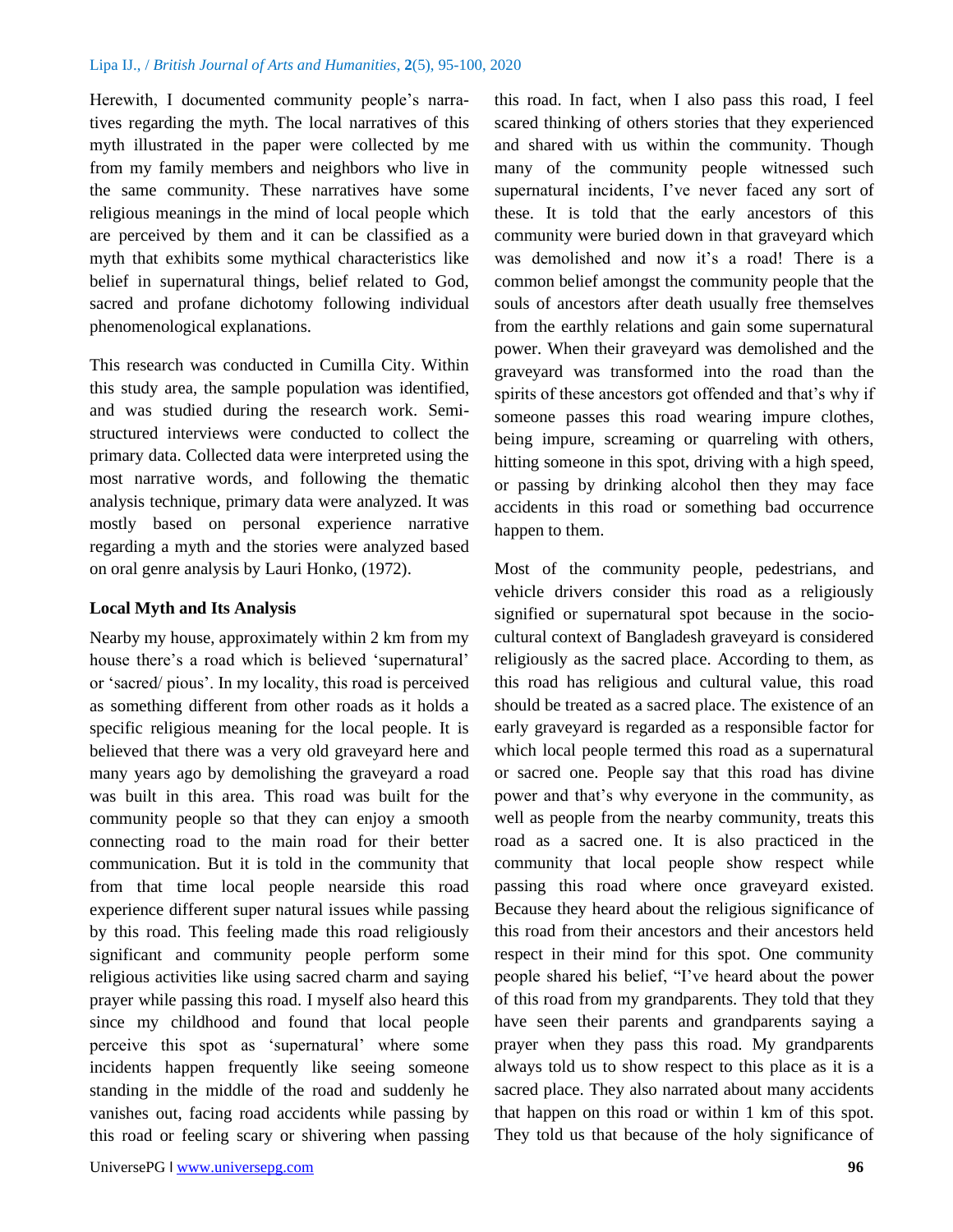this spot drivers also respect this place. And when drivers do something bad in this place like overtaking the car, driving with high speed, disobeying this place then an accident occurs. Really it is a holy place and everybody respects this place."

This narrative of a community people stated that this belief of presence of 'kobors than' (graveyard) and its link to road crash causation is believed from early ancestors of this area and this story orally passed away from generation to generation. And as such people seemed to be very attached to this myth in their everyday interactions. It is found as an integral oral narrative of this community which has an extensive oral tradition and religious significance for many years.

This myth is believed in my community where the community groups interpret and perceive it from their sociological and psychological aspect. It's their communal belief and practiced in the community for years. On that note, it can be argued that this myth at its most basic level is a narrative used by many different individuals within the society to illustrate abstract concepts such as fear of God, the existence of spirit, supernatural beings through characters and situations that ones can identify with. Thus this local narrative historically turns out as a myth that shares some common values and religious norms in this specific community's culture. And literature also suggests that once a group of individuals identifies and agrees upon certain desirable modes of behavior, derived from shared values and goals, a culture has begun to form (Leonard and McClure, 2004).

It can also be regarded as a myth following the four criteria proposed by Honko, (1972): form, content, function, and context. In terms of its form where a myth needs to be a narrative which provides a verbal account of what is known of sacred origins, there this narrative posits the idea of sacredness like using sacred charm in hand or neck, consider this spot as religiously sacred, facing trouble if one stays impure and follow some religious norms when passing this road. Regarding its content, these beliefs and modes of actions of community members can be understood as a certain narrative content that can be considered to critically analyze the socio-cultural background of the community. In addition to these, it also describes how this myth is transmitted in speech, thought, and other modes of behavior.

Regarding its function, this myth has some social functions like it can be generalized that it offers both a cognitive basis for and practical models of behavior of an individual from the community. From this point of view, it can be characterized as ontological: it is incorporated and integrated into a coherent worldview of the local people and they perceive it as an important aspect of life and religion. Along with this, the context of this myth is, in normal cases, a pattern of behavior like how the community people perceive it as sacred and supernatural and what do they do to prevent them from any bad occurrence following their cultural norms and values.

## According to community people;

*"We recite many prayers and use sacred charm to keep us safe when we pass this road. Since childhood, we got to know that we can be punished here in form of accidents if we do any wrong deeds. This place is a symbol of our rewards of good or bad deeds what we do in our daily lives"* (Interview with a local people).

Following this quote, it can be noted that this myth provides the ideological content for a sacred form of behavior which brings the creative events of the beginning of time to life. Along with these four criteria, hereby I would like to point out the dimensions of this myth following the aspects of Honko as conceptualizing this myth as a source of cognitive categories, a form of symbolic expression of belief, projection of the subconscious state of mind, charter of behavior, mirror of culture and social values, result of the historical situation and also a religious communication among group members (Honko, 1972; Saha, 2020).

It is demonstrated that community people regard this road as religiously sacred and something supernatural because they learned its story from their grandparents or seniors of their family. I also got to know the history of this road from my great grandmother. She told that in her childhood she observed her parents and other community people treating this place as a sacred one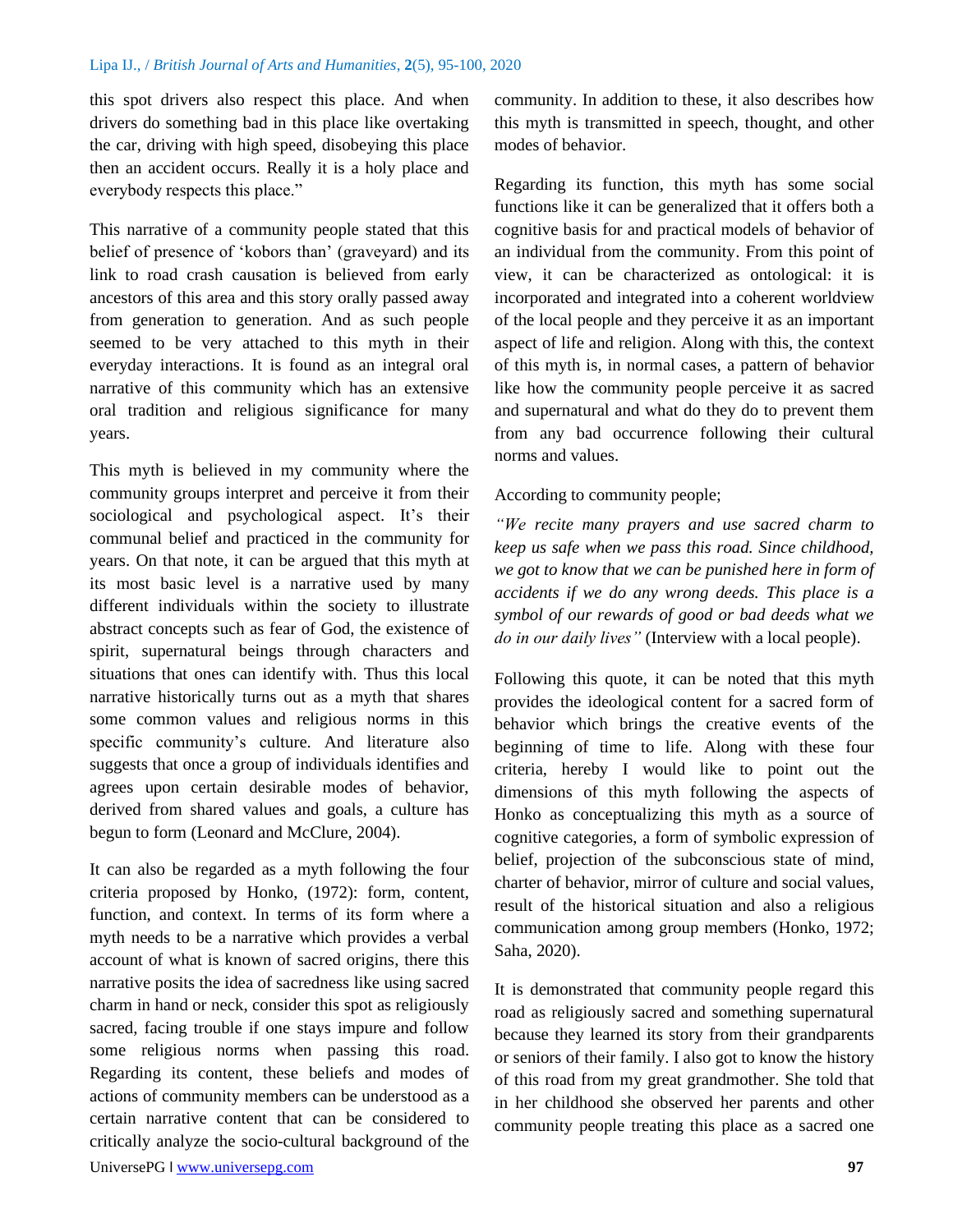which has religious significance to them. While sharing her experience, she narrated one of her stories;

*"One day when I was passing by this road alone in the afternoon then I saw a man who was passing this road along with me. But after sometime when I looked back, I found no one was there. The man was lost in the air suddenly. He faded out. I was much horrified and after that incident whenever I passed this road I remained terrified and tried to pass this road in rush. Since then, I started to use a sacred charm in my neck given by my grandmother to protect myself from any bad incidents while passing this road."*

Like this experience, the narratives of this myth about this road is passed and shared from generation to generation. Also in the present-day, the story of this road is narrated in group gathering and within family time. Historically, it is shared that earlier there remained a graveyard and because of road maintenance and road construction now graveyard does not exist. Community people and vehicle drivers believe that because of demolishing the earlier graveyard for constructing the road, now something supernatural and accident occurs in this spot as it made offended to the pious spirits of the graveyard. This is shared regularly in daily conversation among the people of the community. Like, when an accident happens on this road then community people start sharing their experiences and the stories which they heard from their ancestors and this gossiping continues for a long time. Along with this, among cohorts, storytelling groups, religious performances like annual worship, annual festive the mythical stories of this road are told and shared. If anyone from outside of the community or new in the community hears the story of this road at first he may think it as 'superstitious' but for the community people, it's something sacred, super natural, and religious. It is their communal belief and Carl Jung also noted this form of communal behavior as 'collective unconsciousness.' He states that myths are expressions of the collective unconsciousness, in that they express core ideas that are part of their everyday interactions (Jung, 1998).

UniversePG l [www.universepg.com](http://www.universepg.com/) **98** This myth can also be conceptualized as the collective form of narratives lying in the unconscious mind of community people for many days. It expresses the

communal ideas and values regarding this road and myth can be considered as a traditional tale with secondary, partial reference to something of collective importance (Burkert, 1982).

It seems that the notion of interpreting this road as sacred and supernatural is rooted in peoples' belief in religious sacredness and tradition. Herewith, the notion of perceiving this road as a religious one is rooted in their sense of sacredness and about their thoughts of the afterlife. They believe that this road should be passed in a religious way like weaving *salam* (a religious form of greeting someone), saying a prayer, remembering God while passing it to evade any bad happenings. Community people say *dua* (recitation from the holy book) and seek blessing from their ancestors when they pass this road. They believe that *dua* and blessing can prevent them from a bad occurrence. It is told in the community that those who do not say *dua* or do not take blessing from their ancestors met with unwanted happenings like accidents because some sort of divine power works on them at that time. It is also believed that those people who do not respect this spot and do not say a prayer and stay impure while passing this, they are cursed. Then they face accidents or anything bad happens in their life very soon after they pass it. Local people firmly claim that they witnessed such incidents many times in their life. It denotes the religious value of the community people which is very sensitive in the socio-cultural context of Bangladesh. Here religious values and norms are practiced with great importance and people have a strong grasp on their religious beliefs.

The social interaction of this myth cans also beanalyzed in light of Durkheim's perspective on the communal experience of a social fact. Durkheim, (1915) claims that communal sentiments are born out of communal experiences and herewith the belief of the existence of supernatural beings in this road leads others to adopt the religious norm of showing respect to this place to feel secured and safe from any unwanted occurrence. And the way of interpreting it from a communal aspect as a supernatural spot reflects the experiences of local people (seeing someone on the road at midnight, seeing someone passing there and suddenly vanished out, facing the road, falling down the car or getting fire in the vehicle). On that note, the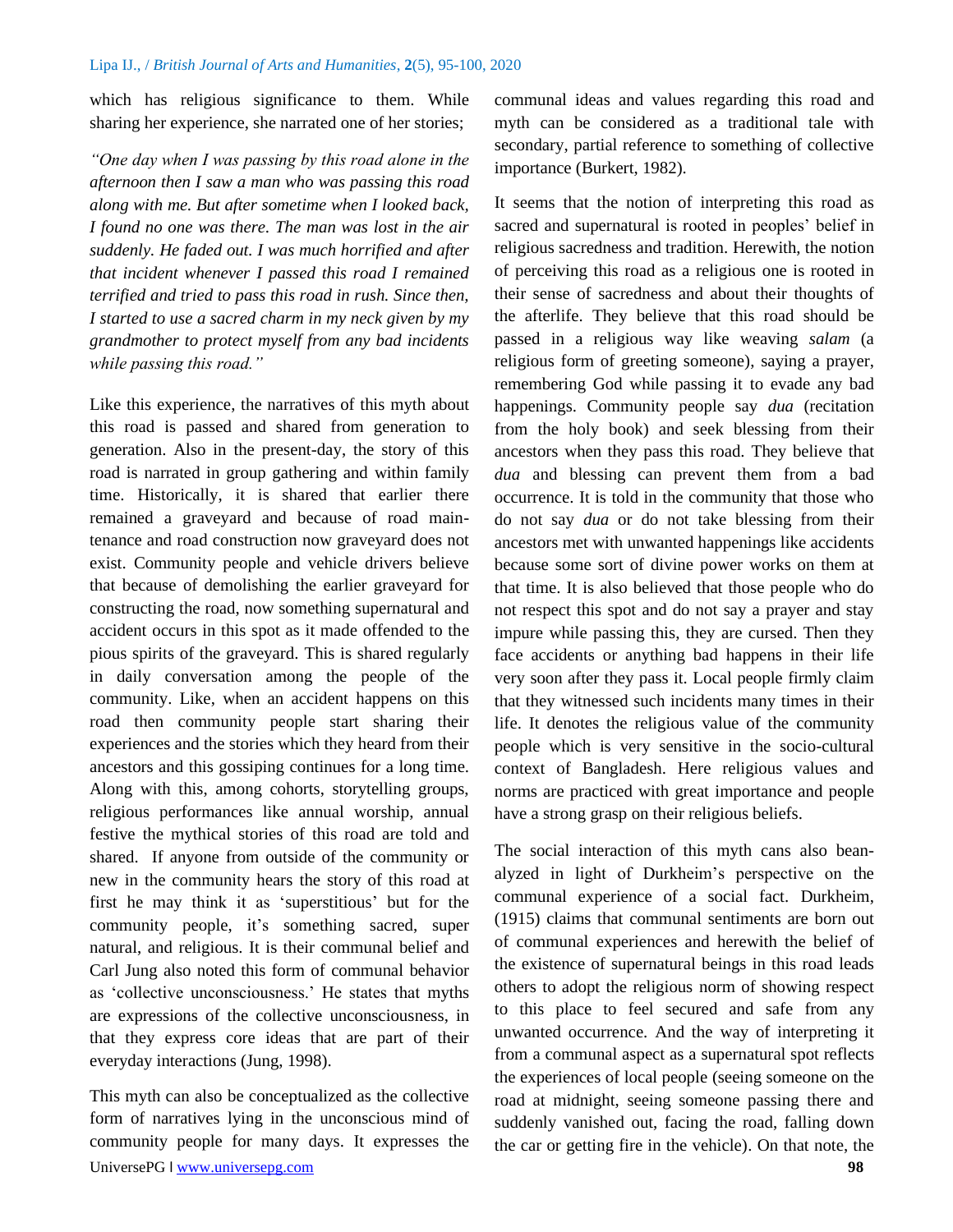notion of perceiving this spot seems quite symbolic for the community in nature. Whereas this same place can be exemplified or described in different aspects from an outsider's point of view, but from insiders eyes this place is seen as spiritual and cognitive one which is religiously significant and meaningful in the daily interaction of the community people. In response to this view of seeing myth as a charter of behavior, Bronislaw Malinowski's notion towards perceiving myth can be described. He claimed that myths must have a practical function in the society and myth often serves as a justification and validation of social and religious realities. Thus myth is a functional tool to deal with the social interactions of everyday life (Malinowski, 1922).

# **DISCUSSION:**

This analysis of interpreting this road from different aspects clearly indicates that people interpret one object considering their socio-cultural context, behavioral responses, experiences and most importantly valuing their beliefs and practices. As such it can be explored differently in nature where cultural meaning and traditions, as well as history, play an important role. Because community people having specific cultural or religious beliefs about this spot consider themselves powerless in the face of uncontrollable and unexpected events frequently happen in this spot. They find themselves to be helpless concerning the spiritual energy of dead people when they pass this road.

On that note, it can be asserted that personal beliefs can influence the intensity of the sense of risk as well as the causal explanation that one may give for a specific event of his life. And this story turns out as a myth in the community because of its mythical characteristics in terms of its form, content and context. Interestingly, this myth also drives local people's attention towards a different explanation of road crash causation based on their religious and supernatural beliefs. Therefore, community people believe that any bad occurrence or accidents in this spot cannot be prevented as it occurs because of the spiritual presence of some pious persons who were the ancestors of this community and also for the existence of a graveyard which is considered as a holy place in community culture.

Apart from this road, in Bangladesh, some other places are also considered as spiritual, sacred, or supernatural spots. These places have some supernatural stories shared within the local communities and also have specific cultural meanings. In some sense, some of the stories of these places turn out as myths in categorical nature. Because of the concept of being sacred places, these spots bear different significance in the eye of local people from other places. And, in general, local people believe that in front of such spots or beside such spots something unexplained or supernatural issues occur because the whole environment of these spots hold a sacred or pious feeling and if anyone disrupts this environment or do something unlawful or sinful acts, then they are punished in form of some bad occurrences.

Hereby, the notion of this psychological interpretation of this sacred felt environment surrounded by these spots can be illustrated following the idea of Suzi Jones. Jones, (1976) states that not only can a myth be made meaningful by the psychological inclusion of the local environmental detail, but the surrounding environment centered on the myth can be imbued with psychological meaning by the mythological traditions of a group within a specific cultural boundary.

## **CONCLUSION:**

Finally, it can be summed up like, what an individual perceives to be real at any given moment is indeed, to that individual, real. The myth illustrated above is a psychological myth in categorical form and local people have a strong grasp to narrate and perceive this for many years. It follows that the effect of this myth on what local people believe individual and collectively, influence their thoughts and perceptions; therefore their social realities. They tend to make sense of their surroundings; their interactions and relationships with the myth of this road. And this narrative explains the basic cultural and religious norms which are constructed in a manner that can be understood and identified with the group belief. It follows that the effects of the beliefs held by a group of people reflect the socio-cultural reality of a specific community which is far more influential to analyze the folk beliefs of a group.